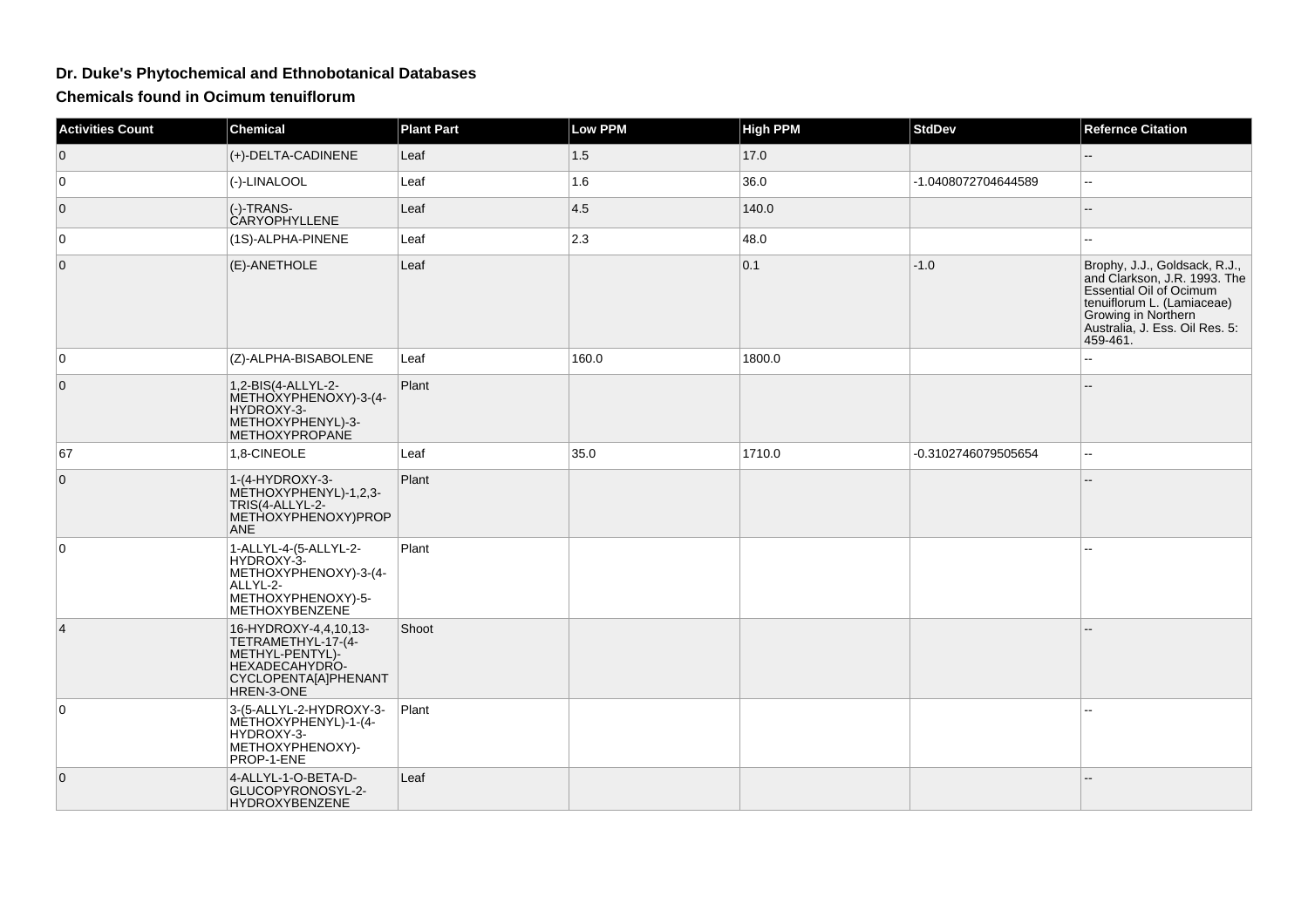| <b>Activities Count</b> | <b>Chemical</b>                                                                                                                      | <b>Plant Part</b> | <b>Low PPM</b> | <b>High PPM</b> | <b>StdDev</b>        | <b>Refernce Citation</b>                                                                                                                                                                                                                                                                             |
|-------------------------|--------------------------------------------------------------------------------------------------------------------------------------|-------------------|----------------|-----------------|----------------------|------------------------------------------------------------------------------------------------------------------------------------------------------------------------------------------------------------------------------------------------------------------------------------------------------|
| $\mathbf 0$             | 5-ALLYL-3-(4-ALLYL-2-<br>ΙΜΕΤΗΟΧΥΡΗΕΝΟΧΥΜΕΤΗ<br>YL)-2-(4-HYDROXY-3-<br>METHOXYPHENYL)-7-<br>METHOXY-2.3-<br><b>DIHYDROBENZOFURAN</b> | Plant             |                |                 |                      |                                                                                                                                                                                                                                                                                                      |
| $\overline{0}$          | 6-ALLYL-3',8-DIMETHOXY-<br>FLAVAN-3,4'-DIOL                                                                                          | Plant             |                |                 |                      |                                                                                                                                                                                                                                                                                                      |
| 0                       | 6-ALLYL-3-(4-ALLYL-2-<br>METHOXYPHENOXY)-3',8-<br>DIMETHOXYFLAVAN-4'-OL                                                              | Plant             |                |                 |                      |                                                                                                                                                                                                                                                                                                      |
| 16                      | ACETIC-ACID                                                                                                                          | Plant             |                |                 |                      |                                                                                                                                                                                                                                                                                                      |
| 0                       | ALDEHYDES                                                                                                                            | Leaf              | 900.0          | 1750.0          | 0.06705140558869455  | --                                                                                                                                                                                                                                                                                                   |
| $\overline{0}$          | <b>ALKALOIDS</b>                                                                                                                     | Leaf              |                |                 |                      | $-$                                                                                                                                                                                                                                                                                                  |
| 2                       | ALPHA-HUMULENE                                                                                                                       | Leaf              | 9.0            | 205.0           | -0.11985370698018302 | $\overline{a}$                                                                                                                                                                                                                                                                                       |
| 15                      | ALPHA-LINOLENIC-ACID                                                                                                                 | Seed              |                |                 |                      |                                                                                                                                                                                                                                                                                                      |
| 28                      | <b>ALPHA-PINENE</b>                                                                                                                  | Leaf              |                |                 |                      | =ICMR(Indian Council of<br>Medical<br>Research).1976.Medicinal<br>Plants of India. Vol. 1. Indian<br>Council of Med.<br>Res.Cambridge Printing<br>Works, New Delhi.487<br>pp;ICMR.1987.Medicinal<br>Plants of India.Vol.2.Indian<br>Council of Med. Res.Cambr.<br>Printing Works, New<br>Delhi.600pp |
| $\overline{0}$          | ANTISTAPHYLOCOAGULAS Seed<br>E.                                                                                                      |                   |                |                 |                      | ANON, 1948-1976. The<br>Wealth of India raw materials.<br>Publications and Information<br>Directorate, CSIR, New Delhi.<br>11 volumes.                                                                                                                                                               |
| 101                     | APIGENIN                                                                                                                             | Leaf              |                |                 |                      | ۵.                                                                                                                                                                                                                                                                                                   |
| $\mathbf 0$             | APIGENIN-7-O-BETA-D-<br><b>GLUCOPYRANOSIDE</b>                                                                                       | Leaf              |                |                 |                      |                                                                                                                                                                                                                                                                                                      |
| 0                       | APIGENIN-7-O-BETA-D-<br>GLUCURONIC-ACID                                                                                              | Leaf              |                |                 |                      | $\overline{a}$                                                                                                                                                                                                                                                                                       |
| $\overline{0}$          | APIGENIN-7-O-BETA-D-<br>GLUCURONIC-ACID-6"-<br>METHYL-ESTER                                                                          | Leaf              |                |                 |                      |                                                                                                                                                                                                                                                                                                      |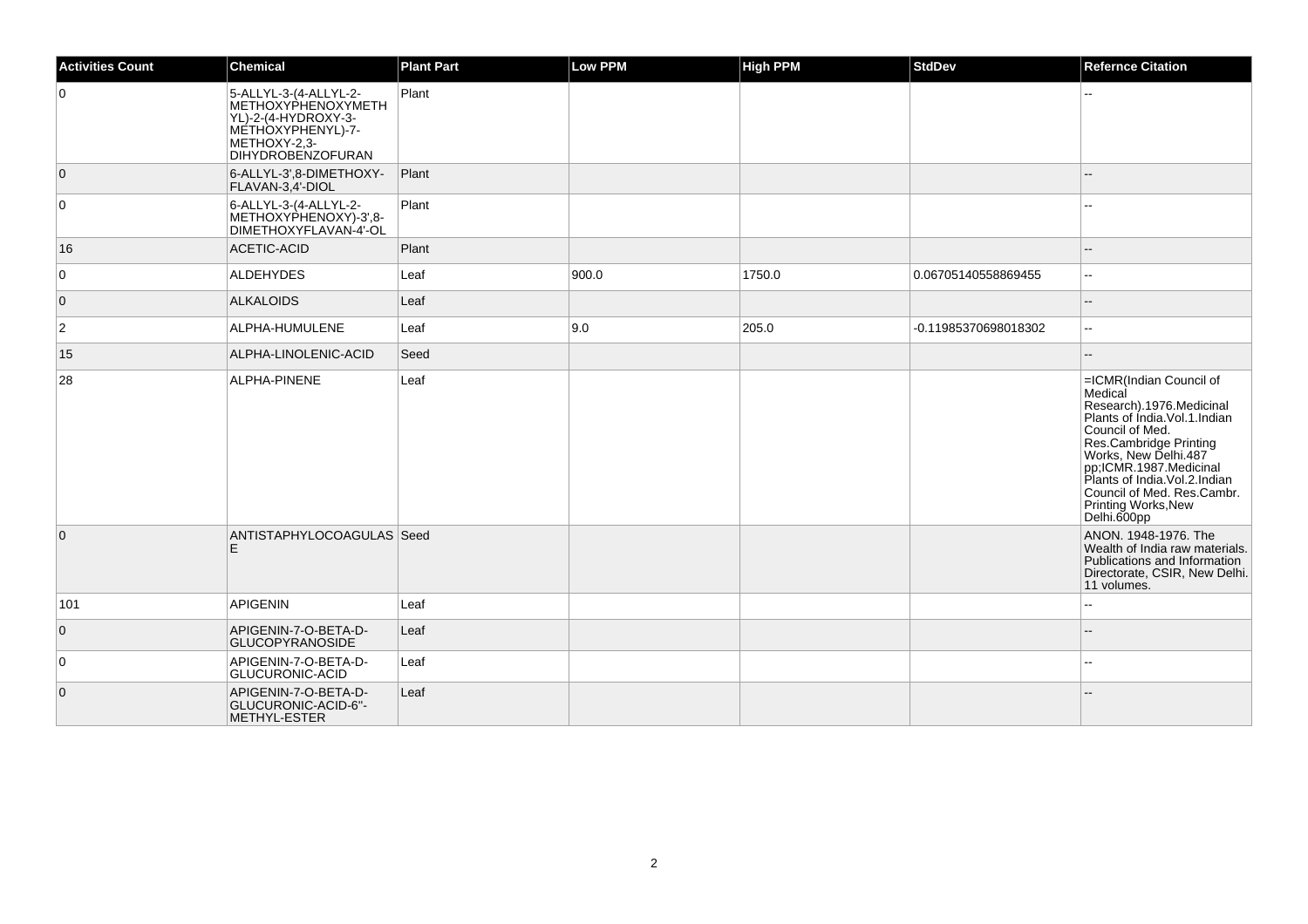| <b>Activities Count</b> | <b>Chemical</b>                     | <b>Plant Part</b> | <b>Low PPM</b> | <b>High PPM</b> | <b>StdDev</b>        | <b>Refernce Citation</b>                                                                                                                                                                                                                                                                                    |
|-------------------------|-------------------------------------|-------------------|----------------|-----------------|----------------------|-------------------------------------------------------------------------------------------------------------------------------------------------------------------------------------------------------------------------------------------------------------------------------------------------------------|
| $\overline{0}$          | APIGENIN-7-O-<br><b>GLUCURONIDE</b> | Leaf              |                |                 |                      | =ICMR(Indian Council of<br>Medical<br>Research).1976.Medicinal<br>Plants of India. Vol. 1. Indian<br>Council of Med.<br>Res.Cambridge Printing<br>Works, New Delhi.487<br>pp,ICMR.1987.Medicinal<br>Plants of India. Vol. 2. Indian<br>Council of Med. Res.Cambr.<br>Printing Works, New<br>Delhi.600pp     |
| 112                     | ASCORBIC-ACID                       | Leaf              |                | 830.0           | -0.3669066733430616  | ANON. 1948-1976. The<br>Wealth of India raw materials.<br>Publications and Information<br>Directorate, CSIR, New Delhi.<br>11 volumes.                                                                                                                                                                      |
| $\overline{0}$          | <b>ASH</b>                          | Seed              |                | 2000.0          | -1.379965080673079   | ANON. 1948-1976. The<br>Wealth of India raw materials.<br>Publications and Information<br>Directorate, CSIR, New Delhi.<br>11 volumes.                                                                                                                                                                      |
| $\overline{0}$          | ASH                                 | Plant             |                | 97500.0         | -0.42477787653623456 | $\sim$                                                                                                                                                                                                                                                                                                      |
| 6                       | BETA-BISABOLENE                     | Leaf              | 0.0            | 2970.0          | 2.806518767234007    | $\mathbf{L}$                                                                                                                                                                                                                                                                                                |
| 53                      | BETA-CAROTENE                       | Leaf              |                | 25.0            | -1.0290654853904624  | ANON. 1948-1976. The<br>Wealth of India raw materials.<br>Publications and Information<br>Directorate, CSIR, New Delhi.<br>11 volumes.                                                                                                                                                                      |
| $\overline{0}$          | BETA-CARYOPHYLLENE                  | Leaf              | 30.0           | 3060.0          | 1.163403112593341    | $\sim$ $\sim$                                                                                                                                                                                                                                                                                               |
| $\sqrt{5}$              | BETA-ELEMENE                        | Leaf              | 120.0          | 1080.0          | 5.252587581892528    | $\overline{\phantom{a}}$                                                                                                                                                                                                                                                                                    |
| 13                      | <b>BETA-PINENE</b>                  | Leaf              |                |                 |                      | =ICMR(Indian Council of<br>Medical<br>Research).1976.Medicinal<br>Plants of India. Vol. 1. Indian<br>Council of Med.<br>Res.Cambridge Printing<br>Works, New Delhi.487<br>pp;ICMR.1987.Medicinal<br>Plants of India.Vol.2.Indian<br>Council of Med. Res.Cambr.<br><b>Printing Works, New</b><br>Delhi.600pp |
| 47                      | BETA-SITOSTEROL                     | Seed              |                |                 |                      | ANON. 1948-1976. The<br>Wealth of India raw materials.<br>Publications and Information<br>Directorate, CSIR, New Delhi.<br>11 volumes.                                                                                                                                                                      |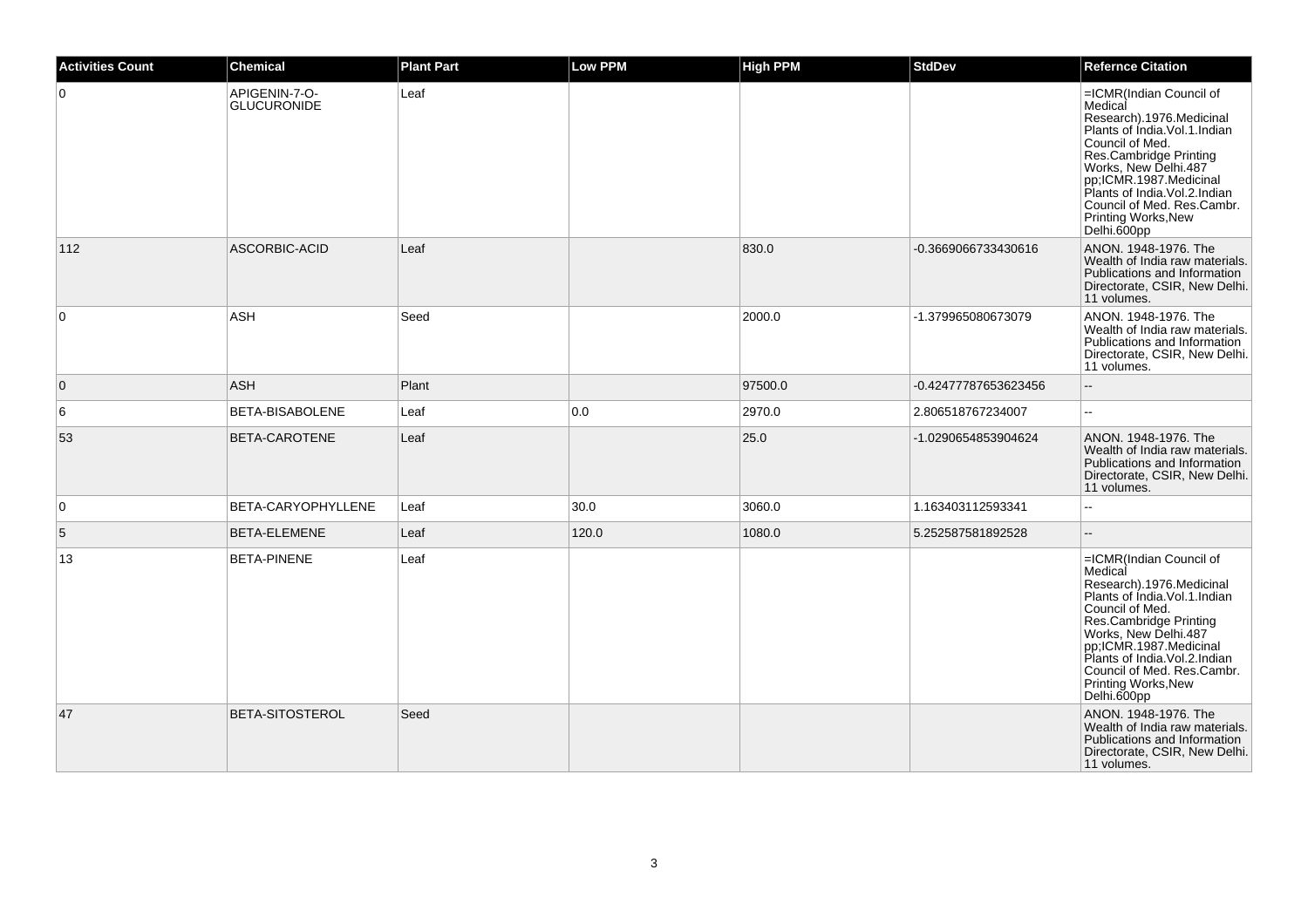| <b>Activities Count</b> | <b>Chemical</b>      | <b>Plant Part</b> | <b>Low PPM</b> | <b>High PPM</b> | <b>StdDev</b>        | <b>Refernce Citation</b>                                                                                                                                                                                                                                                                                   |
|-------------------------|----------------------|-------------------|----------------|-----------------|----------------------|------------------------------------------------------------------------------------------------------------------------------------------------------------------------------------------------------------------------------------------------------------------------------------------------------------|
| 35                      | <b>BORNEOL</b>       | Leaf              |                | 240.0           | -0.17842991232276373 | Brophy, J.J., Goldsack, R.J.,<br>and Clarkson, J.R. 1993. The<br><b>Essential Oil of Ocimum</b><br>tenuiflorum L. (Lamiaceae)<br>Growing in Northern<br>Australia, J. Ess. Oil Res. 5:<br>459-461.                                                                                                         |
| 28                      | CALCIUM              | Leaf              |                | 31500.0         | 0.8925516886357363   | =ICMR(Indian Council of<br>Medical<br>Research).1976.Medicinal<br>Plants of India.Vol.1.Indian<br>Council of Med.<br>Res.Cambridge Printing<br>Works, New Delhi.487<br>pp;ICMR.1987.Medicinal<br>Plants of India. Vol.2. Indian<br>Council of Med. Res.Cambr.<br>Printing Works, New<br>Delhi.600pp        |
| 9                       | <b>CAMPHENE</b>      | Leaf              |                | 65.0            | -0.16812373568216654 | Brophy, J.J., Goldsack, R.J.,<br>and Clarkson, J.R. 1993. The<br>Essential Oil of Ocimum<br>tenuiflorum L. (Lamiaceae)<br>Growing in Northern<br>Australia, J. Ess. Oil Res. 5:<br>459-461.                                                                                                                |
| 41                      | <b>CAMPHOR</b>       | Leaf              |                |                 |                      | =ICMR(Indian Council of<br>Medical<br>Research).1976.Medicinal<br>Plants of India.Vol.1.Indian<br>Council of Med.<br>Res.Cambridge Printing<br>Works, New Delhi.487<br>pp;ICMR.1987.Medicinal<br>Plants of India. Vol.2. Indian<br>Council of Med. Res.Cambr.<br><b>Printing Works, New</b><br>Delhi.600pp |
| 0                       | <b>CARBOHYDRATES</b> | Plant             | 479800.0       | 711500.0        | 0.2517758188844352   | $\sim$                                                                                                                                                                                                                                                                                                     |
| $\vert$ 2               | CARNOSIC-ACID        | Leaf              | 150.0          | 230.0           | -0.8320242089374966  | $\overline{\phantom{a}}$                                                                                                                                                                                                                                                                                   |
| $\overline{c}$          | CARNOSIC-ACID        | Inflorescence     | 100.0          | 120.0           |                      | $\overline{a}$                                                                                                                                                                                                                                                                                             |
| $\overline{2}$          | CARNOSIC-ACID        | <b>Stem</b>       | 90.0           | 150.0           |                      | $\overline{a}$                                                                                                                                                                                                                                                                                             |
| 37                      | CARVACROL            | Leaf              | 180.0          | 210.0           | -0.255092646921473   | $-$                                                                                                                                                                                                                                                                                                        |
| 8                       | CARYOPHYLLENE-OXIDE  | Leaf              | 100.0          | 1260.0          | 5.030102690692117    | $\qquad \qquad -$                                                                                                                                                                                                                                                                                          |
| $\overline{0}$          | <b>CEREBROSIDES</b>  | Leaf              |                |                 |                      | $\overline{a}$                                                                                                                                                                                                                                                                                             |
| $\overline{0}$          | <b>CHAVIBETOL</b>    | Leaf              | 700.0          | 6300.0          |                      |                                                                                                                                                                                                                                                                                                            |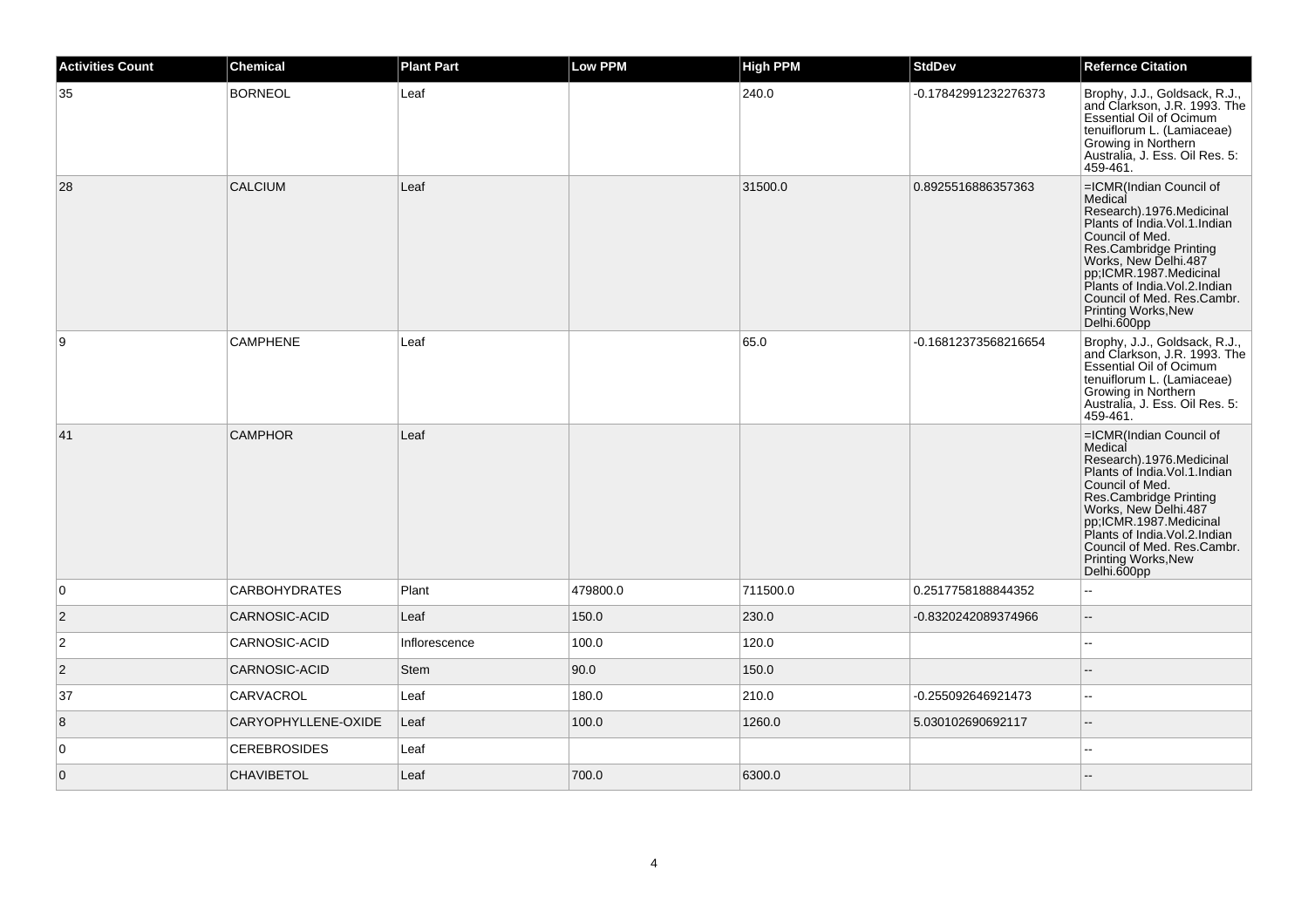| <b>Activities Count</b> | <b>Chemical</b>           | <b>Plant Part</b> | <b>Low PPM</b> | High PPM | <b>StdDev</b>        | <b>Refernce Citation</b>                                                                                                                                                                                                                                                                                    |
|-------------------------|---------------------------|-------------------|----------------|----------|----------------------|-------------------------------------------------------------------------------------------------------------------------------------------------------------------------------------------------------------------------------------------------------------------------------------------------------------|
| 0                       | <b>CINEOLE</b>            | Leaf              |                |          |                      | Guenther, E., The Essential<br>Oils, 6 volumes, D. van<br>Nostrand, New York, 1948-<br>1952.                                                                                                                                                                                                                |
| $ 10\rangle$            | <b>CIRSILINEOL</b>        | Leaf              |                |          |                      |                                                                                                                                                                                                                                                                                                             |
| 0                       | <b>CIRSIMARITRIN</b>      | Leaf              |                |          |                      | $\overline{a}$                                                                                                                                                                                                                                                                                              |
| 53                      | <b>CITRAL</b>             | Plant             |                |          |                      |                                                                                                                                                                                                                                                                                                             |
| 0                       | DECYL-ALDEHYDE            | Leaf              |                |          |                      | =ICMR(Indian Council of<br>Medical<br>Research).1976.Medicinal<br>Plants of India.Vol.1.Indian<br>Council of Med.<br><b>Ses.Cambridge Printing<br/>Works, New Delhi.487<br/>pp;ICMR.1987.Medicinal<br/>Plants of India.Vol.2.Indian</b><br>Council of Med. Res.Cambr.<br>Printing Works, New<br>Delhi.600pp |
| $\overline{0}$          | <b>DOLICHOLS</b>          | Root              |                |          |                      | $\overline{\phantom{a}}$                                                                                                                                                                                                                                                                                    |
| $\mathbf 0$             | EO                        | Leaf              | 1000.0         | 9000.0   | -0.2229808302333495  | $\mathbf{u}$                                                                                                                                                                                                                                                                                                |
| 12                      | ESTRAGOLE                 | Plant             |                |          |                      | --                                                                                                                                                                                                                                                                                                          |
| 13                      | <b>EUCALYPTOL</b>         | Leaf              | 35.0           | 540.0    |                      | ٠.                                                                                                                                                                                                                                                                                                          |
| 76                      | <b>EUGENOL</b>            | Stem              | 20.0           | 100.0    | $-1.0$               | $-$                                                                                                                                                                                                                                                                                                         |
| 76                      | <b>EUGENOL</b>            | Leaf              | 45.0           | 5580.0   | -0.16060006975880922 | $\overline{\phantom{a}}$                                                                                                                                                                                                                                                                                    |
| 76                      | <b>EUGENOL</b>            | Inflorescence     |                | 0.0      |                      |                                                                                                                                                                                                                                                                                                             |
| 5                       | EUGENOL-METHYL-ETHER Leaf |                   | 1200.0         | 1400.0   | -0.07470211141938432 | $\overline{a}$                                                                                                                                                                                                                                                                                              |
| $\overline{0}$          | FAT                       | Seed              |                | 155000.0 | -0.5814509286178364  | <b>CRC Handbook of Medicinal</b><br>Herbs and/or CRC Handbook<br>of Proximate Analyses                                                                                                                                                                                                                      |
| 0                       | FAT                       | Plant             |                | 21700.0  | -0.4385478780521028  |                                                                                                                                                                                                                                                                                                             |
| 15                      | <b>FIBER</b>              | Plant             |                | 231700.0 | 0.06575363483630421  | $\overline{\phantom{a}}$                                                                                                                                                                                                                                                                                    |
| 13                      | FORMIC-ACID               | Plant             |                |          |                      |                                                                                                                                                                                                                                                                                                             |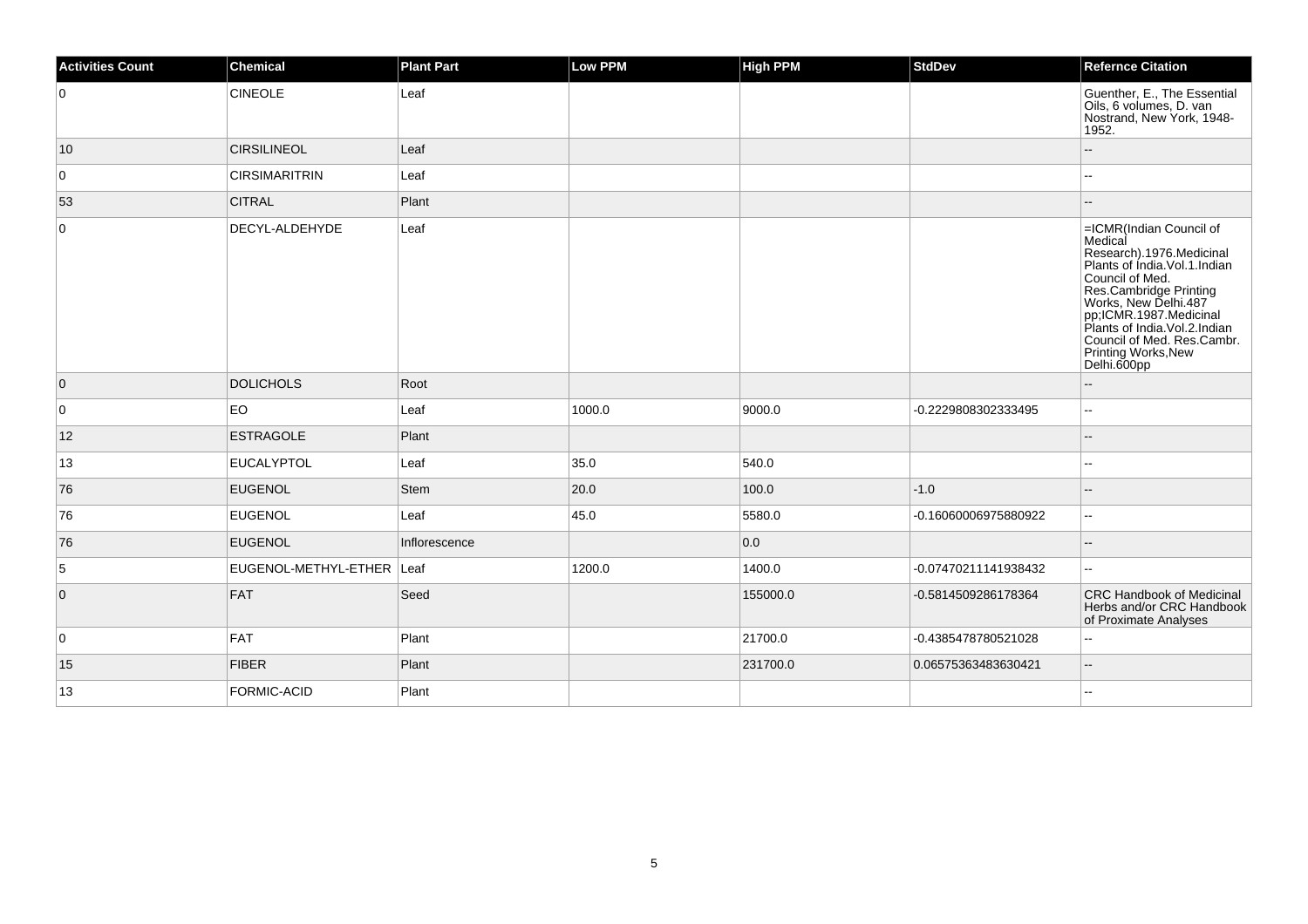| <b>Activities Count</b> | <b>Chemical</b>        | <b>Plant Part</b> | <b>Low PPM</b> | <b>High PPM</b> | <b>StdDev</b>         | <b>Refernce Citation</b>                                                                                                                                                                                                                                                                                           |
|-------------------------|------------------------|-------------------|----------------|-----------------|-----------------------|--------------------------------------------------------------------------------------------------------------------------------------------------------------------------------------------------------------------------------------------------------------------------------------------------------------------|
| $\mathbf{0}$            | <b>GAMMA-SELINENE</b>  | Leaf              |                |                 |                       | =ICMR(Indian Council of<br>Medical<br>Research).1976.Medicinal<br>Plants of India.Vol.1.Indian<br>Council of Med.<br><b>Ses.Cambridge Printing<br/>Works, New Delhi.487<br/>pp;ICMR.1987.Medicinal<br/>Plants of India.Vol.2.Indian</b><br>Council of Med. Res.Cambr.<br><b>Printing Works, New</b><br>Delhi.600pp |
| 13                      | <b>GERANIAL</b>        | Plant             | 350.0          | 3150.0          | 1.2324614847213144    | $\sim$ $\sim$                                                                                                                                                                                                                                                                                                      |
| $\mathbf 0$             | <b>GLYCOSIDES</b>      | Leaf              |                |                 |                       | ANON. 1948-1976. The<br>Wealth of India raw materials.<br>Publications and Information<br>Directorate, CSIR, New Delhi.<br>11 volumes.                                                                                                                                                                             |
| $\mathbf 0$             | <b>HEXOURONIC-ACID</b> | Seed              |                | 272000.0        |                       | ANON. 1948-1976. The<br>Wealth of India raw materials.<br>Publications and Information<br>Directorate, CSIR, New Delhi.<br>11 volumes.                                                                                                                                                                             |
| $\overline{4}$          | <b>ISOTHYMONIN</b>     | Leaf              |                |                 |                       |                                                                                                                                                                                                                                                                                                                    |
| ∣1                      | <b>ISOTHYMUSIN</b>     | Leaf              | 50.0           | 230.0           |                       | $\sim$                                                                                                                                                                                                                                                                                                             |
| $\vert$ 1               | <b>ISOTHYMUSIN</b>     | Stem              | 50.0           | 190.0           |                       |                                                                                                                                                                                                                                                                                                                    |
| 60                      | <b>LIMONENE</b>        | Leaf              |                | 145.0           | -0.2952441192704643   | Brophy, J.J., Goldsack, R.J.,<br>and Clarkson, J.R. 1993. The<br>Essential Oil of Ocimum<br>tenuiflorum L. (Lamiaceae)<br>Growing in Northern<br>Australia, J. Ess. Oil Res. 5:<br>459-461.                                                                                                                        |
| $\mathbf 0$             | <b>LINALOL</b>         | Leaf              |                |                 |                       | Guenther, E., The Essential<br>Oils, 6 volumes, D. van<br>Nostrand, New York, 1948-<br>1952.                                                                                                                                                                                                                       |
| 27                      | LINOLEIC-ACID          | Seed              |                | 102455.0        | -0.039989004070815404 | ANON. 1948-1976. The<br>Wealth of India raw materials.<br>Publications and Information<br>Directorate, CSIR, New Delhi.<br>11 volumes.                                                                                                                                                                             |
| $\overline{0}$          | LINOLENIC-ACID         | Seed              |                | 24355.0         | -0.15468420565300414  | ANON, 1948-1976. The<br>Wealth of India raw materials.<br>Publications and Information<br>Directorate, CSIR, New Delhi.<br>11 volumes.                                                                                                                                                                             |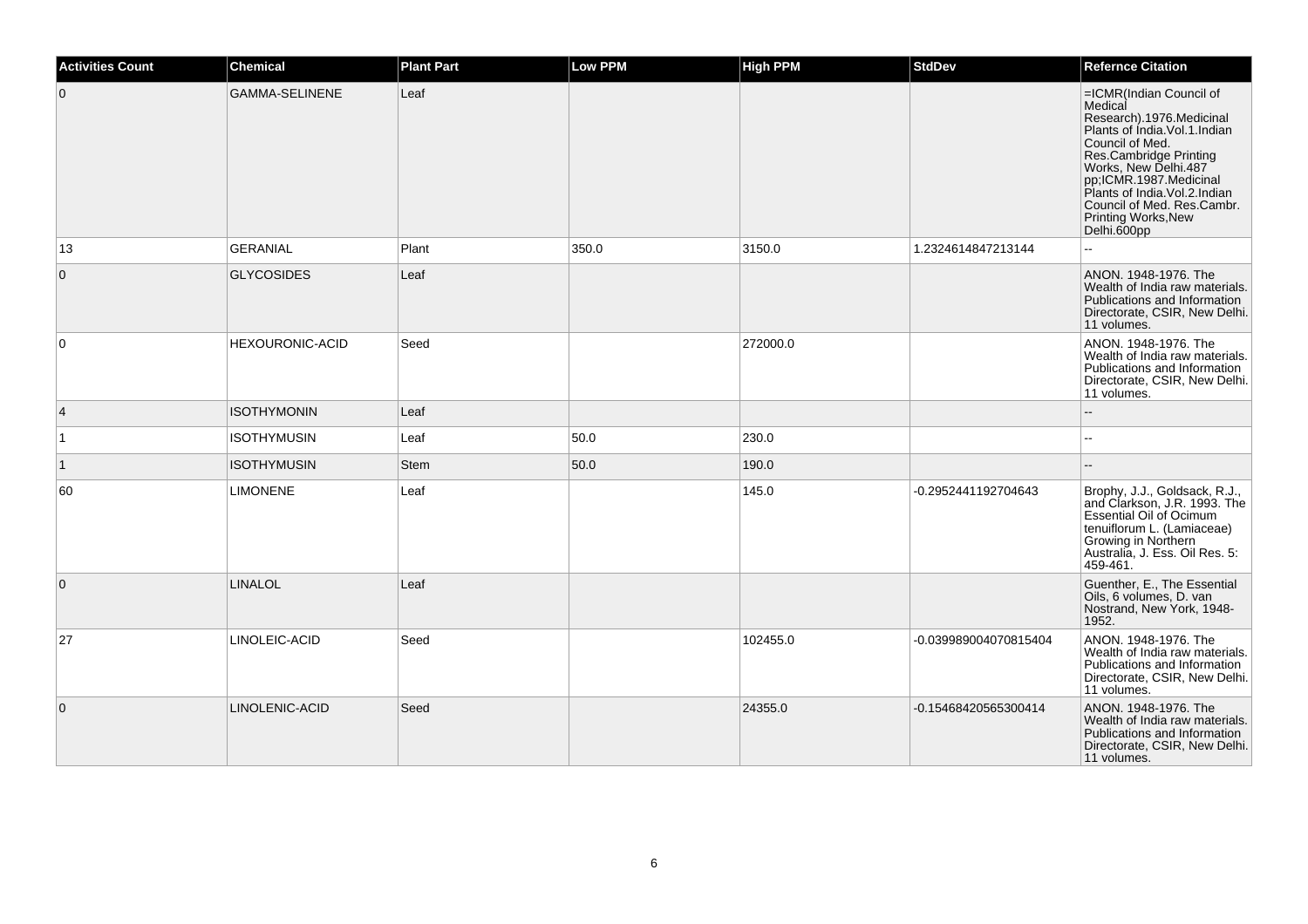| <b>Activities Count</b> | <b>Chemical</b>                                             | <b>Plant Part</b> | <b>Low PPM</b> | <b>High PPM</b> | <b>StdDev</b>       | <b>Refernce Citation</b>                                                                                                                                                                                                                                                                                           |
|-------------------------|-------------------------------------------------------------|-------------------|----------------|-----------------|---------------------|--------------------------------------------------------------------------------------------------------------------------------------------------------------------------------------------------------------------------------------------------------------------------------------------------------------------|
| 78                      | <b>LUTEOLIN</b>                                             | Leaf              | 190.0          | 460.0           | -0.5612365860291112 | =ICMR(Indian Council of<br>Medical<br>Research).1976.Medicinal<br>Plants of India. Vol. 1. Indian<br>Council of Med.<br><b>Post Cambridge Printing<br/> Works, New Delhi.487<br/> pp;ICMR.1987.Medicinal<br/> Plants of India.Vol.2.Indian</b><br>Council of Med. Res.Cambr.<br>Printing Works, New<br>Delhi.600pp |
| $\overline{0}$          | LUTEOLIN-5-O-BETA-D-<br><b>GLUCOPYRANOSIDE</b>              | Leaf              |                |                 |                     |                                                                                                                                                                                                                                                                                                                    |
| $\overline{0}$          | LUTEOLIN-7-O-BETA-D-<br>GLUCOPYRANOSIDE                     | Leaf              |                |                 |                     | $\sim$                                                                                                                                                                                                                                                                                                             |
| $\overline{0}$          | LUTEOLIN-7-O-BETA-D-<br>GLUCURONIC-ACID-6"-<br>METHYL-ESTER | Leaf              |                |                 |                     |                                                                                                                                                                                                                                                                                                                    |
| 0                       | LUTEOLIN-7-O-<br><b>GLUCURONIDE</b>                         | Leaf              |                |                 |                     | =ICMR(Indian Council of<br>Medical<br>Research).1976.Medicinal<br>Plants of India.Vol.1.Indian<br>Council of Med.<br><b>Post Cambridge Printing<br/> Works, New Delhi.487<br/> pp;ICMR.1987.Medicinal<br/> Plants of India.Vol.2.Indian</b><br>Council of Med. Res.Cambr.<br>Printing Works, New<br>Delhi.600pp    |
| 6                       | METHYL-CHAVICOL                                             | Leaf              | 20.0           | 7030.0          | 0.7651583753679776  | $\sim$                                                                                                                                                                                                                                                                                                             |
| 20                      | METHYL-EUGENOL                                              | Leaf              | 130.0          | 7740.0          | 0.35597222575115295 | $\mathbb{Z}^{\mathbb{Z}}$                                                                                                                                                                                                                                                                                          |
| $\overline{0}$          | METHYL-HOMOANISIC-<br><b>ACID</b>                           | Plant             |                |                 |                     | Perry, Lily M. 1980. Medicinal<br>Plants of East and Southeast<br>Asia. MIT Press. Cambridge,<br>Massachusets. 620 pp.                                                                                                                                                                                             |
| $\overline{0}$          | <b>MOLLUDISTIN</b>                                          | Leaf              |                |                 |                     |                                                                                                                                                                                                                                                                                                                    |
| $\overline{0}$          | <b>MONOTERPENES</b>                                         | Plant             |                |                 |                     | $\sim$                                                                                                                                                                                                                                                                                                             |
| 3                       | <b>MUCILAGE</b>                                             | Seed              |                |                 |                     | $\sim$                                                                                                                                                                                                                                                                                                             |
| 22                      | <b>MYRCENE</b>                                              | Leaf              |                | 8.0             | -0.1697887250522355 | Brophy, J.J., Goldsack, R.J.,<br>and Clarkson, J.R. 1993. The<br>Essential Oil of Ocimum<br>tenuiflorum L. (Lamiaceae)<br>Growing in Northern<br>Australia, J. Ess. Oil Res. 5:<br>459-461.                                                                                                                        |
| $\overline{0}$          | <b>NEOLIGNANS</b>                                           | Plant             |                |                 |                     |                                                                                                                                                                                                                                                                                                                    |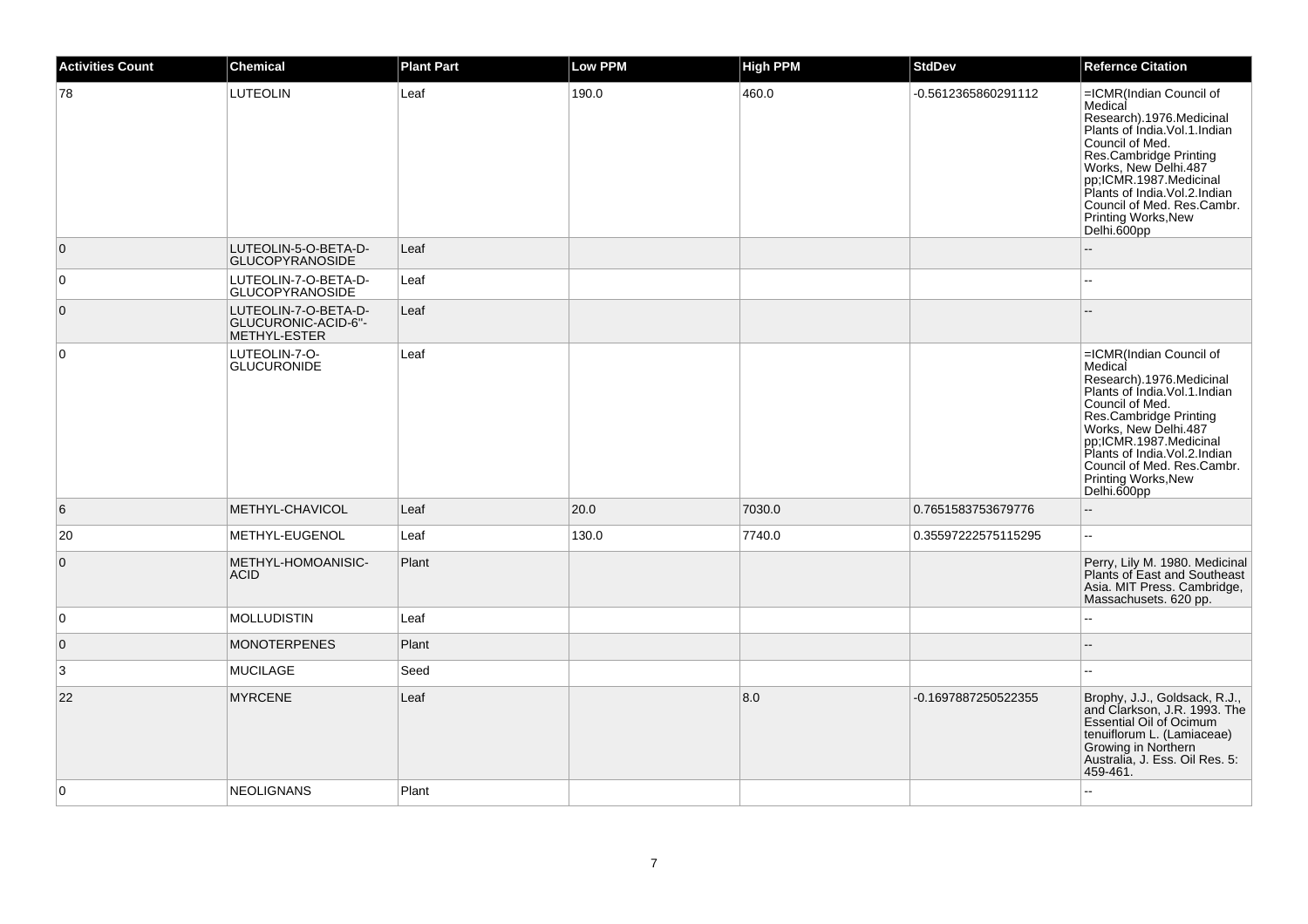| <b>Activities Count</b> | <b>Chemical</b> | <b>Plant Part</b> | <b>Low PPM</b> | <b>High PPM</b> | <b>StdDev</b>        | <b>Refernce Citation</b>                                                                                                                                                                                                                                                                              |
|-------------------------|-----------------|-------------------|----------------|-----------------|----------------------|-------------------------------------------------------------------------------------------------------------------------------------------------------------------------------------------------------------------------------------------------------------------------------------------------------|
| $\overline{4}$          | <b>NERAL</b>    | Plant             | 350.0          | 3150.0          | 2.137938727232355    |                                                                                                                                                                                                                                                                                                       |
| 10                      | <b>NEROL</b>    | Leaf              |                |                 |                      | =ICMR(Indian Council of<br>Medical<br>Research).1976.Medicinal<br>Plants of India. Vol. 1. Indian<br>Council of Med.<br>Res.Cambridge Printing<br>Works, New Delhi.487<br>pp;ICMR.1987.Medicinal<br>Plants of India. Vol.2.Indian<br>Council of Med. Res.Cambr.<br>Printing Works, New<br>Delhi.600pp |
| $\overline{0}$          | <b>OCIMARIN</b> | Leaf              |                |                 |                      |                                                                                                                                                                                                                                                                                                       |
| 0                       | OCIMUMOSIDE-A   | Leaf              |                |                 |                      |                                                                                                                                                                                                                                                                                                       |
| $\mathbf 0$             | OCIMUMOSIDE-B   | Leaf              |                |                 |                      |                                                                                                                                                                                                                                                                                                       |
| 64                      | OLEANOLIC-ACID  | Leaf              | 0.0            | 2180.0          | 0.48616864159101425  | $\sim$                                                                                                                                                                                                                                                                                                |
| 18                      | OLEIC-ACID      | Seed              |                | 13950.0         | -0.8644230207227481  | ANON. 1948-1976. The<br>Wealth of India raw materials.<br>Publications and Information<br>Directorate, CSIR, New Delhi.<br>11 volumes.                                                                                                                                                                |
| 4                       | <b>ORIENTIN</b> | Leaf              |                |                 |                      | ÷.                                                                                                                                                                                                                                                                                                    |
| $\overline{0}$          | <b>OXALATES</b> | Leaf              |                | 49700.0         | 1.6800873676649628   | =ICMR(Indian Council of<br>Medical<br>Research).1976.Medicinal<br>Plants of India.Vol.1.Indian<br>Council of Med.<br>Res.Cambridge Printing<br>Works, New Delhi.487<br>pp;ICMR.1987.Medicinal<br>Plants of India.Vol.2.Indian<br>Council of Med. Res.Cambr.<br>Printing Works, New<br>Delhi.600pp     |
| 13                      | PALMITIC-ACID   | Seed              |                | 10700.0         | -0.47882533106086284 | ANON. 1948-1976. The<br>Wealth of India raw materials.<br>Publications and Information<br>Directorate, CSIR, New Delhi.<br>11 volumes.                                                                                                                                                                |
| $\overline{0}$          | <b>PENTOSES</b> | Seed              |                | 389000.0        | 0.7071067811865476   | ANON. 1948-1976. The<br>Wealth of India raw materials.<br>Publications and Information<br>Directorate, CSIR, New Delhi.<br>11 volumes.                                                                                                                                                                |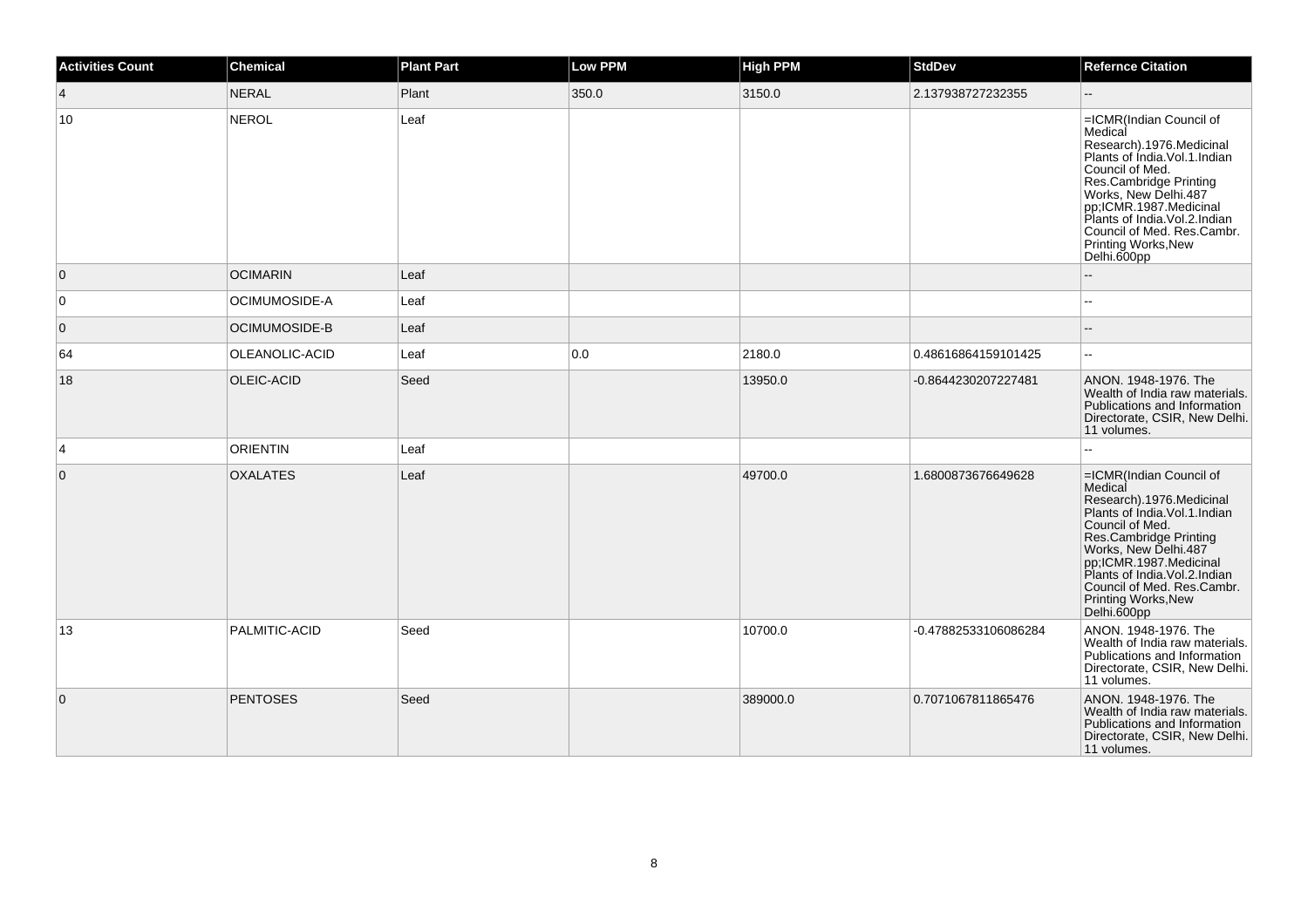| <b>Activities Count</b> | <b>Chemical</b>                    | <b>Plant Part</b> | <b>Low PPM</b> | <b>High PPM</b> | <b>StdDev</b>        | <b>Refernce Citation</b>                                                                                                                                                                                                                                                                                       |
|-------------------------|------------------------------------|-------------------|----------------|-----------------|----------------------|----------------------------------------------------------------------------------------------------------------------------------------------------------------------------------------------------------------------------------------------------------------------------------------------------------------|
| $\mathbf 0$             | <b>PHENOLS</b>                     | Leaf              | 3000.0         | 5320.0          | -0.38795635639879505 | ANON. 1948-1976. The<br>Wealth of India raw materials.<br>Publications and Information<br>Directorate, CSIR, New Delhi.<br>11 volumes.                                                                                                                                                                         |
| $\overline{0}$          | <b>PHENYLPROPANOIDS</b>            | Plant             |                |                 |                      |                                                                                                                                                                                                                                                                                                                |
| $\overline{4}$          | <b>PHOSPHORUS</b>                  | Leaf              |                | 3400.0          | -0.28912717130270255 | =ICMR(Indian Council of<br>Medical<br>Research).1976.Medicinal<br>Plants of India. Vol. 1. Indian<br>Council of Med.<br><b>Ses.Cambridge Printing<br/>Works, New Delhi.487<br/>pp;ICMR.1987.Medicinal<br/>Plants of India.Vol.2.Indian</b><br>Council of Med. Res.Cambr.<br>Printing Works, New<br>Delhi.600pp |
| $\overline{2}$          | <b>PHYTOSTEROLS</b>                | Plant             |                |                 |                      |                                                                                                                                                                                                                                                                                                                |
| $\mathbf 0$             | POLYISOPRENOID-<br><b>ALCOHOLS</b> | Root              |                |                 |                      |                                                                                                                                                                                                                                                                                                                |
| $\overline{0}$          | <b>PROTEIN</b>                     | Plant             |                | 73700.0         | -0.8175722481257919  |                                                                                                                                                                                                                                                                                                                |
| $\mathbf 0$             | <b>PROTEIN</b>                     | Seed              |                | 138000.0        | -0.8521556313067219  | ANON. 1948-1976. The<br>Wealth of India raw materials.<br>Publications and Information<br>Directorate, CSIR, New Delhi.<br>11 volumes.                                                                                                                                                                         |
| 57                      | ROSMARINIC-ACID                    | Stem              | 80.0           | 340.0           | -0.9890524615412883  |                                                                                                                                                                                                                                                                                                                |
| 57                      | ROSMARINIC-ACID                    | Leaf              | 200.0          | 300.0           | -0.9706508212994431  | $\overline{\phantom{a}}$                                                                                                                                                                                                                                                                                       |
| 57                      | ROSMARINIC-ACID                    | Inflorescence     | 0.0            | 100.0           | -1.5804064262841226  |                                                                                                                                                                                                                                                                                                                |
| 5                       | <b>SAPONINS</b>                    | Plant             |                |                 |                      | ANON. 1948-1976. The<br>Wealth of India raw materials.<br>Publications and Information<br>Directorate, CSIR, New Delhi.<br>11 volumes.                                                                                                                                                                         |
| 9                       | SINAPIC-ACID                       | Stem              |                | 0.0             |                      |                                                                                                                                                                                                                                                                                                                |
| 9                       | SINAPIC-ACID                       | Leaf              | 530.0          | 550.0           | 2.2060948370416993   | $\overline{\phantom{a}}$                                                                                                                                                                                                                                                                                       |
| 9                       | SINAPIC-ACID                       | Inflorescence     | 0.0            | 100.0           |                      | $\sim$                                                                                                                                                                                                                                                                                                         |
| 8                       | STEARIC-ACID                       | Seed              |                | 3255.0          | -0.4947675932777038  | ANON. 1948-1976. The<br>Wealth of India raw materials.<br>Publications and Information<br>Directorate, CSIR, New Delhi.<br>11 volumes.                                                                                                                                                                         |